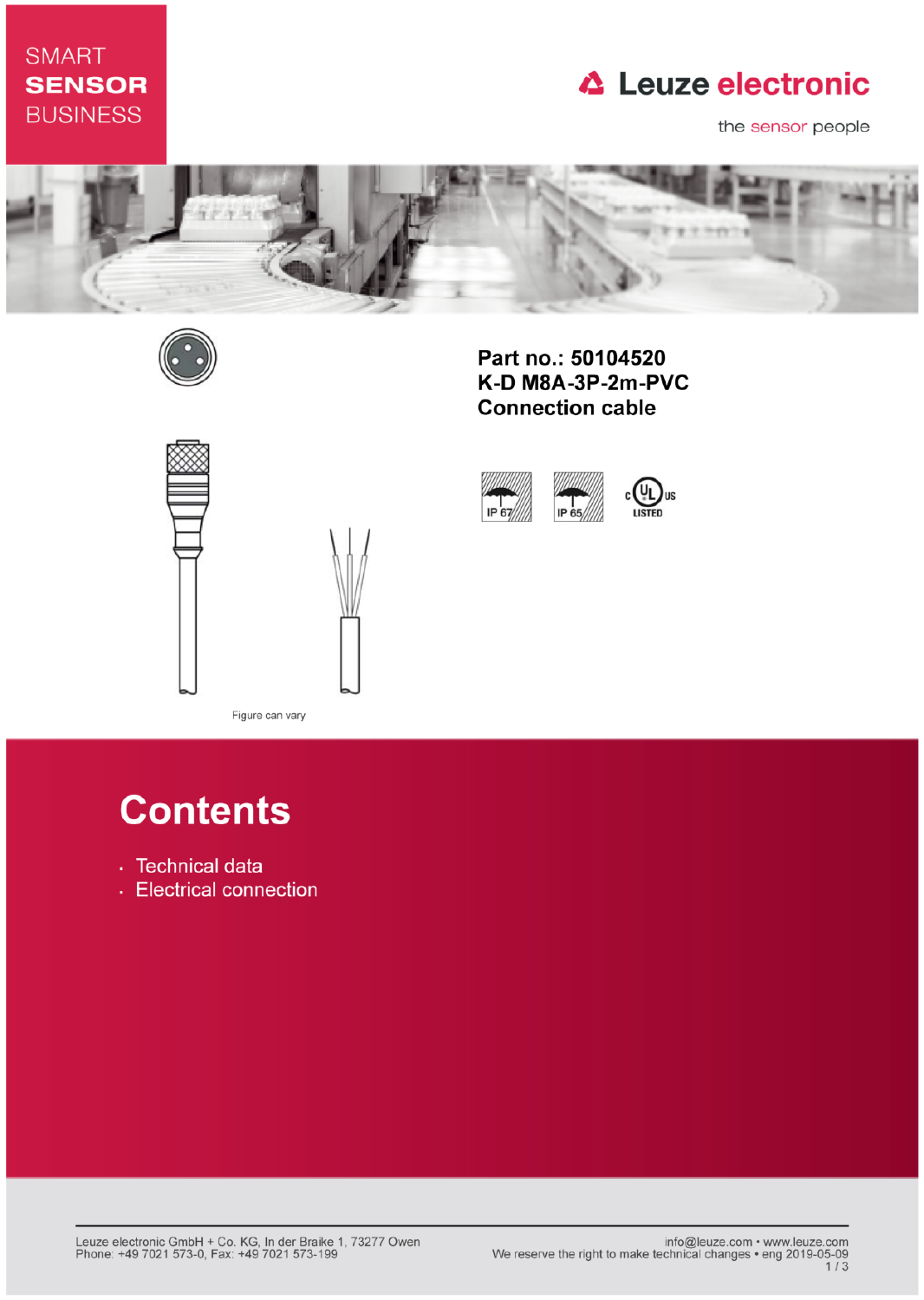## Part no.: 50104520 – K-D M8A-3P-2m-PVC – Connection cable

#### **Technical data**

| <b>Electrical data</b>                         |                                                                                       |
|------------------------------------------------|---------------------------------------------------------------------------------------|
| <b>Performance data</b>                        |                                                                                       |
| Operating voltage                              | 50 V AC / 60 V DC                                                                     |
|                                                |                                                                                       |
| <b>Connection</b>                              |                                                                                       |
| <b>Connection 1</b>                            |                                                                                       |
| Type of connection                             | Connector                                                                             |
| Thread size                                    | M <sub>8</sub>                                                                        |
| Type                                           | Female                                                                                |
| Handle body material                           | <b>PUR</b>                                                                            |
| No. of pins                                    | 3-pin                                                                                 |
| Design                                         | Axial                                                                                 |
| Lock                                           | Screw fitting, nickel-plated diecast zinc, recommended torque 0.6<br>Nm, self-locking |
| <b>Connection 2</b>                            |                                                                                       |
| Type of connection                             | Open end                                                                              |
| <b>Cable properties</b>                        |                                                                                       |
| Number of conductors                           | 3 Piece(s)                                                                            |
| Wire cross section                             | $0.25$ mm <sup>2</sup>                                                                |
| Sheathing color                                | <b>Black</b>                                                                          |
| Shielded                                       | <b>No</b>                                                                             |
| Silicone-free                                  | Yes                                                                                   |
| Cable design                                   | Connection cable (open on one end)                                                    |
| Cable diameter (external)                      | 5.2 mm                                                                                |
| Cable length                                   | 2,000 mm                                                                              |
| Sheathing material                             | <b>PVC</b>                                                                            |
|                                                |                                                                                       |
| <b>Mechanical data</b>                         |                                                                                       |
| Bending radius, flexible laying, min.          | Min. 10 x cable diameter                                                              |
| Bending radius, stationary laying, min.        | Min. 5 x cable diameter                                                               |
|                                                |                                                                                       |
| <b>Environmental data</b>                      |                                                                                       |
| Ambient temperature, operation, flexible use   | -5 $\ldots$ 80 $^{\circ}{\rm C}$                                                      |
| Ambient temperature, operation, stationary use | -30 $\ldots$ 80 $^{\circ} \mathrm{C}$                                                 |
|                                                |                                                                                       |
| <b>Certifications</b>                          |                                                                                       |
| Certifications                                 | c UL US                                                                               |
|                                                | UL                                                                                    |
|                                                |                                                                                       |
| <b>Classification</b>                          |                                                                                       |
| Customs tariff number                          | 85444290                                                                              |
| eCl@ss 8.0                                     | 27279218                                                                              |
| eCl@ss 9.0                                     | 27060311                                                                              |
| <b>ETIM 5.0</b>                                | EC001855                                                                              |
| ETIM 6.0                                       | EC001855                                                                              |